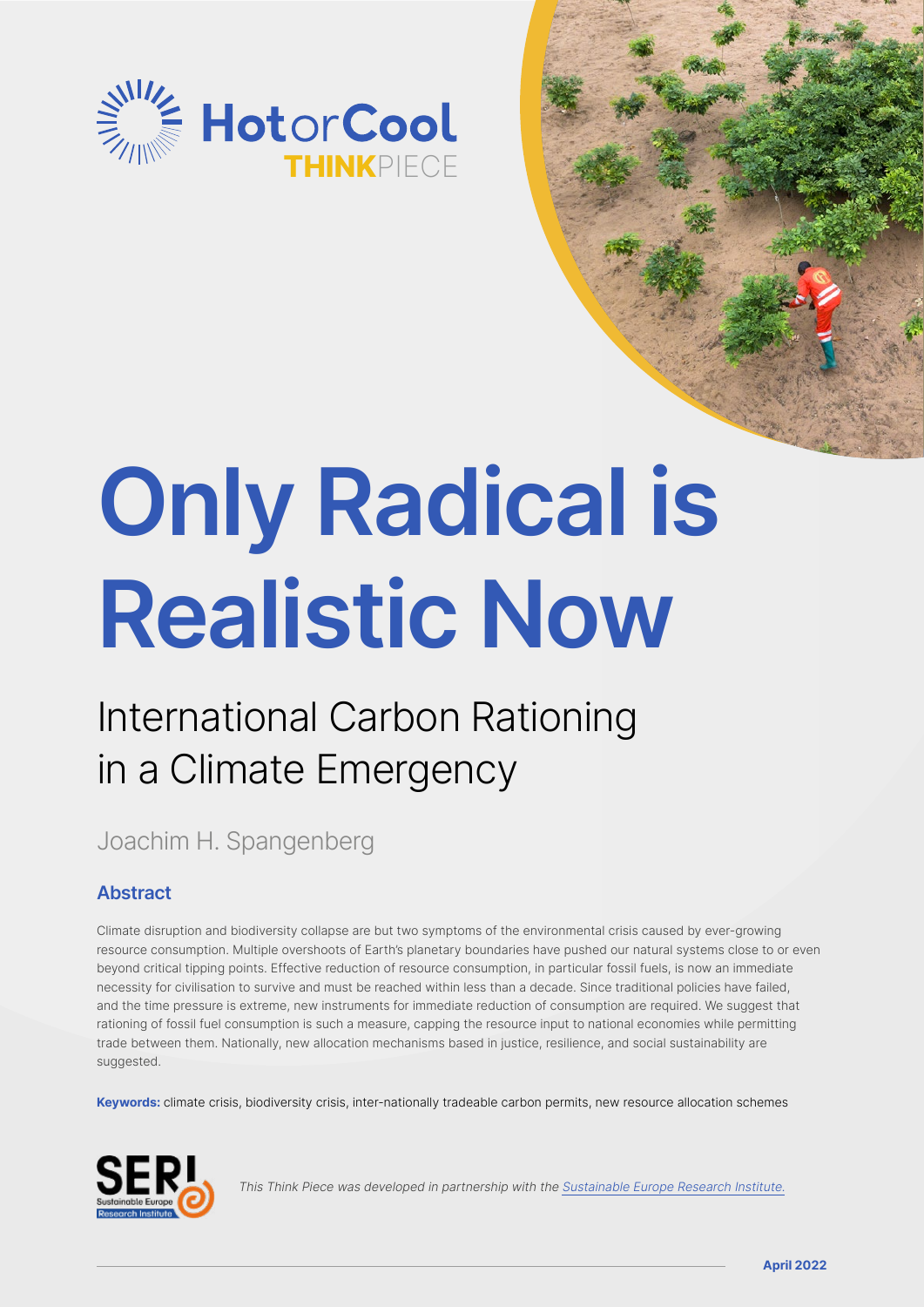#### **About the Author**



Joachim H. Spangenberg is research coordinator at the Sustainable Europe Research Institute SERI Germany in Cologne, non-executive director of the Environment Europe Foundation Stichting, Netherlands and will join the Jülich Research Centre in 2022. With a PhD in economics, but an academic background in biology and ecology, he is an inter- and transdisciplinary researcher by education and dedication. He works on sustainable development strategies, biodiversity conservation by pressure reduction, ecosystem services and their valuation with a focus on the limits of economic measurement.

Joachim is a member of the Scientific Committee of the European Environment Agency, and former member of the European Commission High Level Economists' Expert Group on Resource Efficiency and the OECD Green Growth and Sustainable Development Task Force. He currently serves on the Steering Committee of the global Ecosystem Services Partnership ESP and in the executive committee of the International Network of Engineers and Scientists for Global Responsibility INES.

#### **Impressum**

| <b>Suggested Citation</b>             | Joachim H. Spangenberg, 2022. Only Radical is Realistic Now: International Carbon Rationing<br>in a Climate Emergency. Think Piece series, Hot or Cool Institute, Berlin. |
|---------------------------------------|---------------------------------------------------------------------------------------------------------------------------------------------------------------------------|
| <b>Editors</b>                        | Lewis Akenji, Managing Director, Hot or Cool Institute                                                                                                                    |
|                                       | Magnus Bengtsson, Policy Lead, Hot or Cool Institute                                                                                                                      |
| <b>Reviewers</b>                      | William E. Rees, Professor Emeritus, University of British Columbia, School of Community and<br>Regional Planning                                                         |
|                                       | Manu V. Mathai, PhD, Associate Professor, School of Development, Azim Premji University,<br>Bengaluru, India.                                                             |
| Language, editing and<br>proofreading | Dana Vigran, Erik Assadourian                                                                                                                                             |
| <b>ISBN</b>                           | 978-3-98664-005-7 (PDF)                                                                                                                                                   |
| Copyright                             | Hot or Cool Institute, Berlin. April, 2022.                                                                                                                               |

The Hot or Cool Institute invites multiple voices and different perspectives on the magnitude and urgency of the sustainability transition. The views expressed in this publication are those of the author(s) and do not necessarily reflect the views of the Hot or Cool Institute.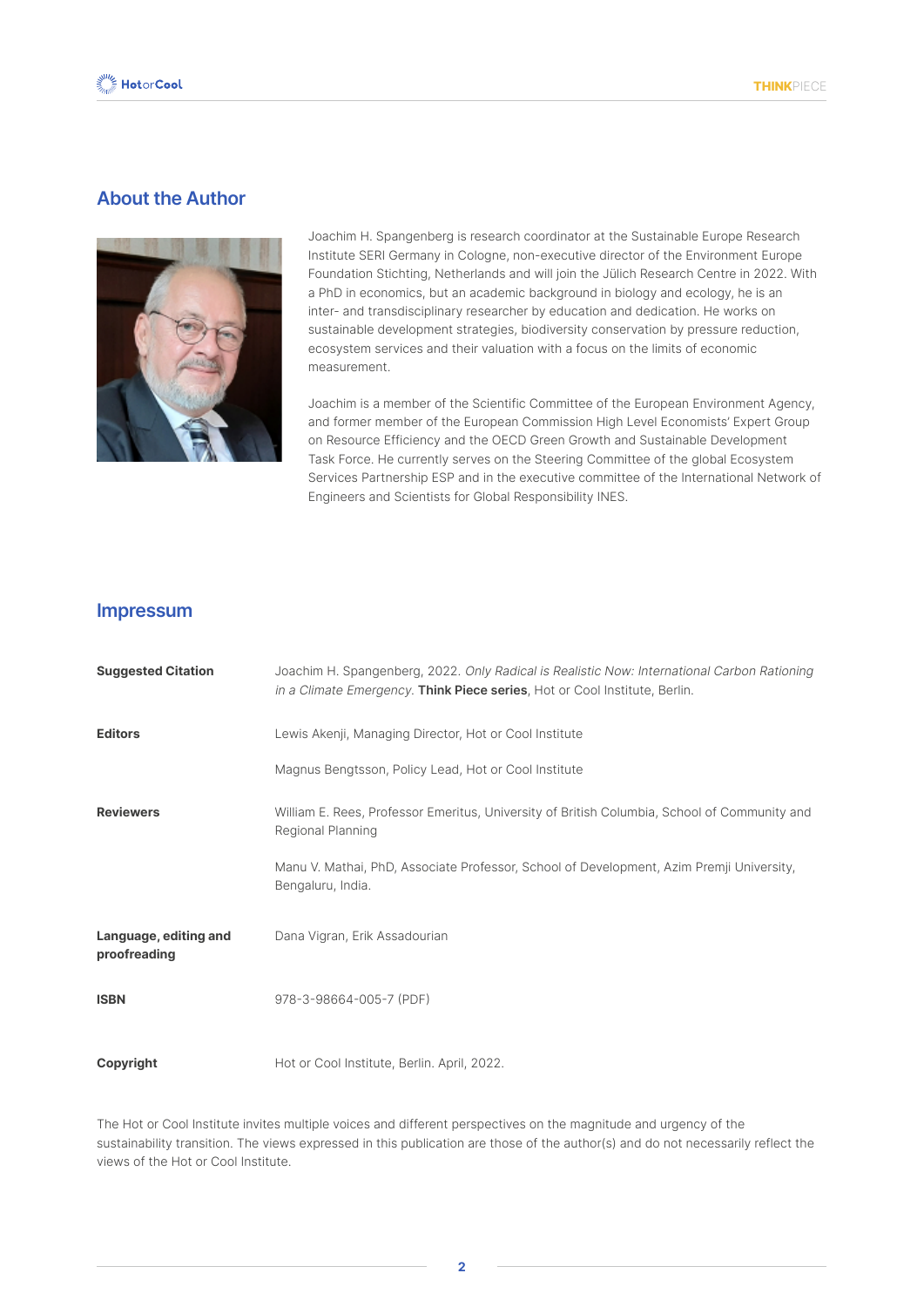#### **The perfect storm**

"We need to stop regarding the climate emergency as a stand-alone environmental problem. Global heating, although ruinous, is not the sole symptom of our present struggling Earth system but is only one of the many facets of the accelerating environmental crisis. Policies to alleviate the climate crisis or any of the other threatened planetary boundary transgressions should not be focused on symptom relief but on addressing their root cause: the overexploitation of the Earth (Rockström et al. 2009). [...] So long as humanity's pressure on the Earth system continues, attempted remedies can only redistribute this pressure" (Ripple et al. 2021).

The climate crisis and biodiversity loss are not 'twin crises', but rather 'one crisis, two emergencies', and the driving force behind them and other environmental crises like water scarcity, deforestation, soil loss, and global pollution is the overconsumption of resources, including fossil fuels, biomass, and exploitation of land and sea. For over half a century, worldwide growth in affluence has continuously increased resource use and pollutant emissions far more rapidly than these have been reduced through better technology. Unfortunately, a decoupling of production and environmental impact has not occurred (Wiedmann et al. 2020), at least not globally, absolute, fast-enough and long-enough to sufficiently reduce human overshoot of planetary boundaries and safeguard ecological sustainability (Hickel, Kallis 2020). Based on more than 200 articles covering 1990–2019, Vadén et al. (2020) and Parrique et al. (2019) concluded that despite rare cases of success, there is no evidence of the kind of decoupling needed for ecological sustainability (Pihl 2021, Supplement). They find that the major drivers of global impacts are technological change and per-capita consumption. It is the affluent citizens of the world who are responsible for most environmental impacts; wealthy countries like the US, the UK, and Germany tend to use significantly more than their fair share of resources, and their extent of ecological overshoot beyond planetary boundaries has generally been increasing. These wealthy countries need to radically and immediately scale down resource use by applying [post-growth policies](https://sustainable-prosperity.eu/) that directly target non-material improvements in human wellbeing and radical reductions in resource use (Fanning et al. 2021). Fanning et al. (2021) found an additionally worrying trend: countries tend to overshoot planetary boundaries by using their fair share of resources faster than they achieve minimum social wellbeing thresholds, indicating the need for unprecedented global transformation in all countries.

This points to a manifest social-ecological crisis as we are nearing or have already crossed tipping points associated with critical parts of the system. There is mounting evidence that the interaction of Earth system tipping elements is increasing the risk of Earth system domino effects (Wunderling et al. 2021) For instance, Zou et al. (2021) found the unprecedented wildfires in the Western United States to be linked to diminishing sea ice in the Arctic. Impacts beyond climate include, for instance, the degradation and subsequent collapse of the most biodiversity-rich ecosystems, like warmwater coral reefs and the Amazon rainforest (Ripple et al. 2021). The Pantanal region, an equally biodiversity rich area neighbouring the Amazon, saw unprecedented fires in 2020 that destroyed about a quarter of the already fragile ecosystem. The region may never recover from this damage. In fact, some evidence shows that the destruction might trigger the system to shift into a different state (Mega 2020). These examples illustrate that we have unleashed a mass extinction event, comparable in size to the meteorite which led to the extinction of the dinosaurs (Ripple et al. 2017). Many current life forms could be annihilated or at least committed to extinction by the end of this century; IPBES estimates that a million of (known) species are at risk (IPBES 2019). Clearly, we are confronted with profound changes in the essential life-sustaining functions of planet Earth. These changes are caused by human activities, and our current trajectory of action shows that we are not solving social and environmental problems, but instead are continuing to create additional ones. And as these multiple crises – climate, biodiversity and social – are inseparable, so are the solutions. For example, halting the unsustainable exploitation of natural habitats can simultaneously reduce zoonotic disease transmission risks, conserve biodiversity, protect carbon stocks and safeguard local livelihoods (IPBES 2020).

These examples illustrate that we have unleashed a mass extinction event, comparable in size to the meteorite which led to the extinction of the dinosaurs (Ripple et al. 2017). Many current life forms could be annihilated or at least committed to extinction by the end of this century.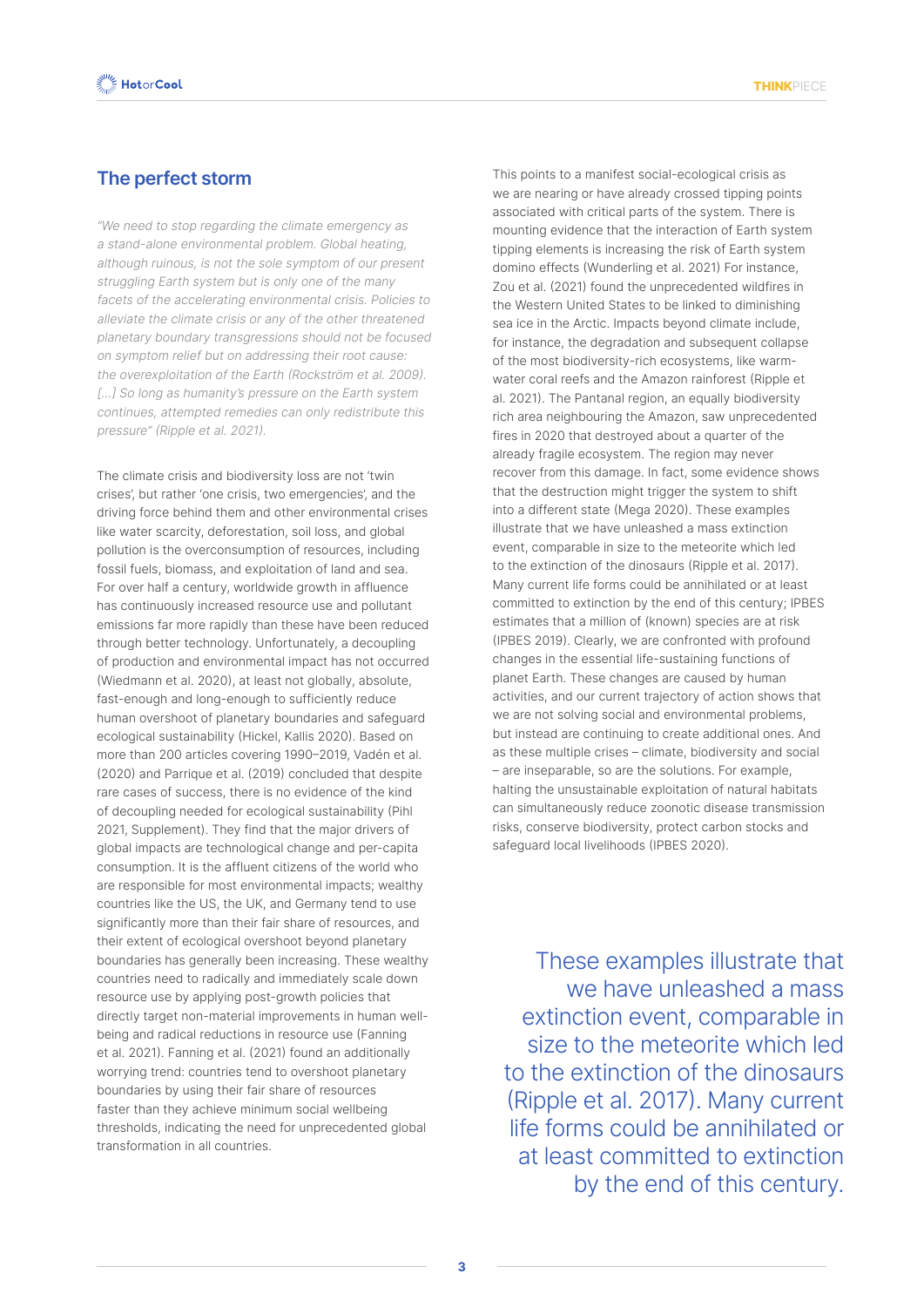

Source: Designed by Azote for Stockholm Resilience Centre, based on analysis in Persson et al 2022 and Steffen et al 2015. (https://www.stockholmresilience.org/ research/planetary-boundaries.html)

While under current production and consumption systems, meeting basic needs for all people on Earth appears possible, reaching higher levels of consumptionbased quality of life (even if significantly below current affluent country standards) would require a level of resource use that is 2–6 times above the sustainable level. This underscores a main lesson from COVID-19 measures: namely that even colossally decreased levels of transportation and consumption are not nearly enough to sufficiently reduce environmental and social pressures; instead, transformational system change is required (Ripple et al. 2021; Visseren-Hamakers et al. 2021; Turnhout et al. 2021). This also demands significant reorientations in research (Oliver et al. 2021), not least in climate research (Spangenberg et al. 2021).

Despite this multiple-symptom general environmental crisis, the public is focussed so exclusively on the climate disaster that even measures that threaten biodiversity, such as prioritising renewable energies over nature protection are often suggested to combat climate change. Another such proposal is to use biomass as a fossil fuel substitute – nonsensical as the demand would be more than 10 times higher than the available biomass (Spangenberg 2008; Giampietro, Mayumi 2012). Still such ideas are upheld, a tendency intensified by the energy crisis caused by the Russian invasion into Ukraine.

The misplaced focus on climate is easy to understand (even if misguided policies are not easy to excuse). Climate change is a rather simple challenge: humankind, and affluent people in particular, emit too much greenhouse gases. Their impact on atmospheric temperature has been known since John Tyndall (1873)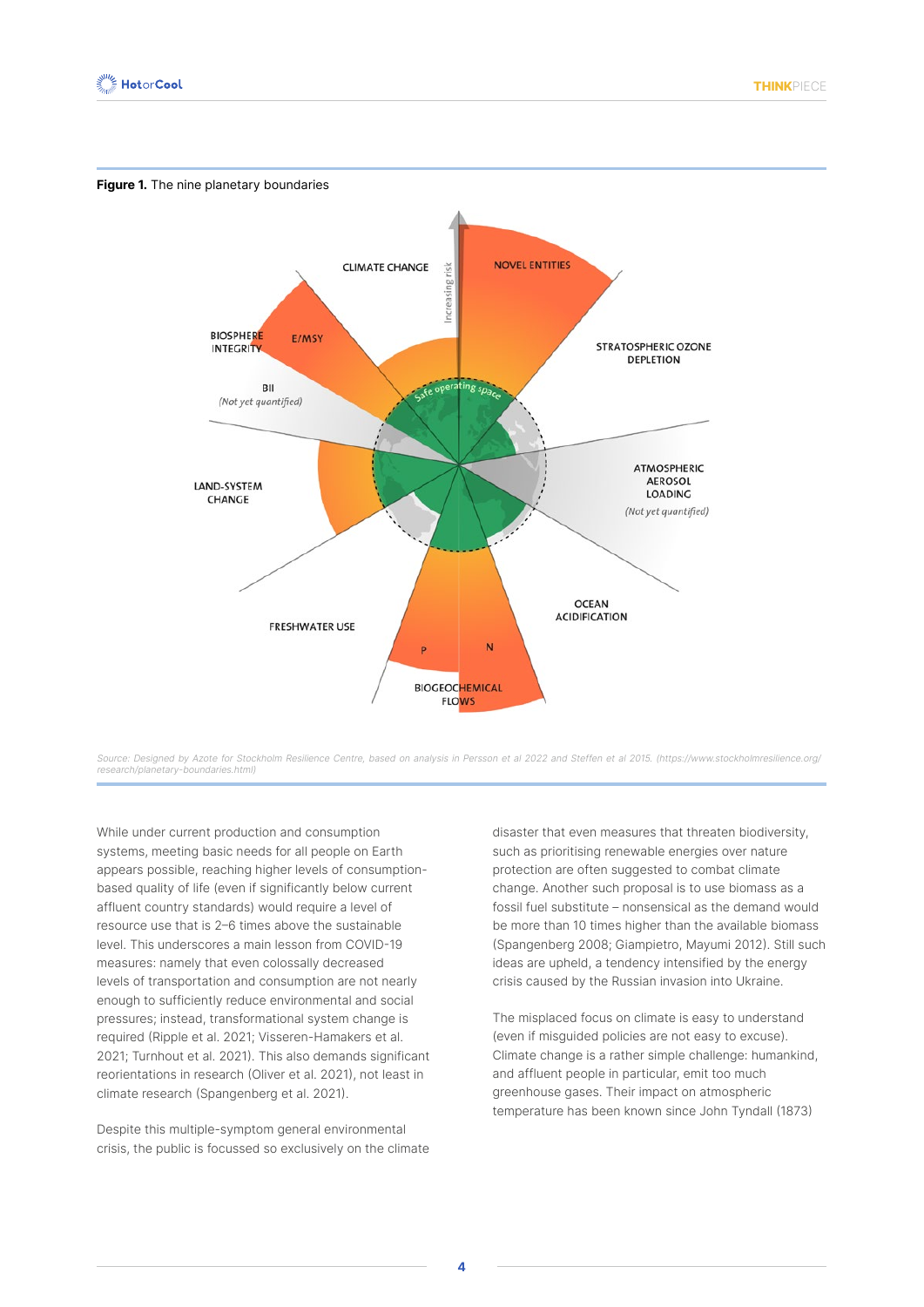#### **Positive CH<sub>4</sub> feedback loop emerging**

Methane CH, is a greenhouse gas at least 28 times as potent as CO<sub>2</sub>. Its emissions slowed around the turn of the millennium, but began a rapid and mysterious uptick around 2007. While livestock, agricultural waste, landfill and fossil-fuel extraction accounted for about 62% of total methane emissions since from 2007 to 2016, microbes are responsible for around 85% of the growth in emissions since 2007, with accelerating trends. It appears plausible now that global warming is driving up microbial activities in an unstoppable positive feedback loop.

Tollefson, J. 2022. Scientists raise alarm over 'dangerously fast' growth in atmospheric methane. Nature News (08 February 2022).

and Svante Arrhenius (1896)<sup>1</sup>. Consequently, the solution is, if not easy, at least straightforward: we must reduce greenhouse gas emissions to (almost) zero. Nonetheless, this simple challenge has not led to appropriate, problemsolving policies over the last 120 years, and conflicts of interest continue undermining joint efforts as the latest UN Climate COP in Glasgow has demonstrated. However, if collapse of essential Earth system functions—and with it modern societies (Romanello et al. 2021)—is to be avoided, the urgent need for even more radical measures increases with each year lost. It remains to be seen if the massive action announced in the wake of the war in Ukraine will lead to a substitution of fossil fuel suppliers, of fossil by renewable energy, or even to the necessary reduction of overconsumption of energy and other resources.

This paper describes measures that are suitable to rein in at least the most severe consequences of the climate crisis. These measures are possible and plausible, but of course still disputed. They illustrate the breadth of transformation required, by revealing the deep changes needed in the comparably simple field of climate policy. These transformational measures would need to be integrated with complementary measures to combat other environmental challenges, not to mention social and institutional ones. Generally speaking, the multiple crises require ending the growth obsession in politics and economics (Wiedmann et al. 2020), reducing the human overshoot in resource consumption through strong sufficiency policies, and a fair global distribution of what resources remain available for human use, in and between countries. This paper outlines what that future could look like.

#### **Only radical is realistic now**

Consider the unprecedented weather events of the last years, from heat waves and record-smashing heat domes to flash floods and megastorms in Europe, North America, Siberia, India, and China (Watts 2021); the transition of Western Amazonia from net carbon sink to carbon emission source (Lovejoy, Nobre 2018; Gatti et al. 2021; Qin et al. 2021); the accelerated melting of the Greenland ice sheet (Boers, Rypdal 2021; Briner et al. 2020); global glacier loss (Hugonnet et al. 2021); the increasing fragility of the thermohaline circulation, better known as the Gulf Stream (Thornalley et al. 2018; Boers 2021; Lohmann, Ditlevsen 2021); or the now irreversible melting of parts of Antarctica threatening sea level rise (Joughin et al. 2014; Shepherd et al. 2019; Garbe et al. 2020; Witze 2021) and the first signs of ice fragility in the so far considered extremely stable Eastern Antarctica region. Firsts and extremes abound: rain on Greenland's highest mountain, tornados in Vancouver (Tedesco, Fettweis 2020), and 100°F/38°C days in Siberia (Blunden, Boyer 2021). Drought and heatwaves around the world have almost doubled the area where the right spark can set dry vegetation on fire and trigger an inferno, as we have seen in the USA, Russia, Brazil and Australia. The resulting damages to properties have been accounted for, but the severe health impacts go largely unnoticed, as do the horrific effects on wildlife including roughly three billion animals killed, harmed, or displaced (Kozlov 2021). None of these events can be explained without climate change, but most of them cannot be explained with current climate models either: the damage level grows faster than models expected.

We are also seeing an accelerating trend towards an ice-free arctic (Docquier, Koenigk 2021) – little wonder as Jacobs et al. (2021) report that the Arctic is now not warming twice as fast as the rest of the globe, as

<sup>1</sup> The first scientific paper that linked CO<sub>2</sub> to climate warming was written by Eunice Foote in 1856. But as a woman, she wasn't even allowed to read the paper at a meeting of the American Association for the Advancement of Science. Her husband read it.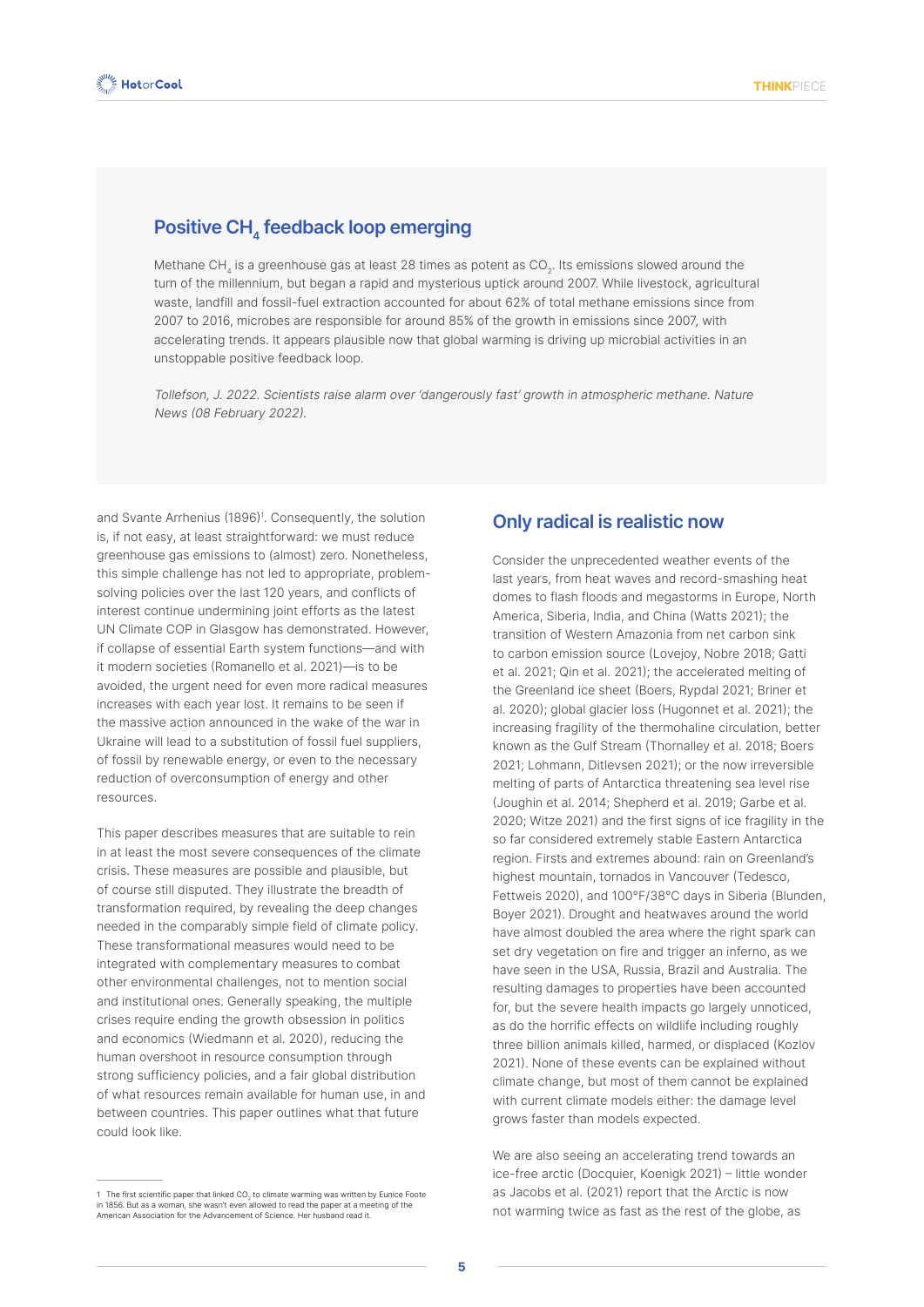

Figure 2. Trends in Atmospheric CO<sub>2</sub> vs Global Temperature Change

Source: Scripps Institution of Oceanography and NOAA Global Monitoring Laboratory. #ShowYourStripes - Graphics and lead scientist: Ed Hawkins, National Centre for Atmospheric Science, University of Reading. Data: UK Met Office. Design by sustentio (PG).

previously thought, but more than four times faster. The increasing Arctic albedo causes accelerating feedback loops, just like the methane release from thawing permafrost regions and the sea floor (Froitzheim et al. 2021), and the first active leak of sea-bed methane discovered in Antarctica with the potent greenhouse gas almost certainly escaping into the atmosphere (Thurber et al. 2020). The water levels of Latin America's second largest river, the Paraná, are the lowest they have been in 77 years, wreaking havoc on societies and economies. This is caused not only by the natural La Niña phenomenon but is emboldened by the loss of Amazon forests and the Pantanal wildfires. The low water levels then in turn create the conditions that enable new largescale burning further South. These are examples of how tipping cascades may be starting, and it appears obvious that the climate niche in which humankind has been flourishing for millennia is rapidly disappearing (Xu et al. 2020).

Such effects were expected to occur much later, less forcefully, or both. Apparently the models have been too conservative (a trend to be observed in climate models over the last 20 years) and the earth system is more sensitive than hoped for. The 40% chance, increasing with time, that one of the next 5 years will be at least 1.5° C warmer than preindustrial levels (WMO 2021; the same report a year earlier estimated the probability half as high) shows that the climate crisis is not a thing of the future, but of our present. We are in the midst of it. We passed the point to avoid it years ago, and now only have the stark choice to either try moderating it, or let the catastrophes unfold. Moderation, however, means immediate reduction of CO<sub>2</sub> emission levels, as the current ones have been causing the disaster we are already experiencing. Most fossil fuel reserves must be written off as stranded assets and remain in the ground; any further exploration – as undertaken by several oil majors – is the search for unburnable fuel (IPCC 2021; Nogrady 2021). Strategies focussing on incremental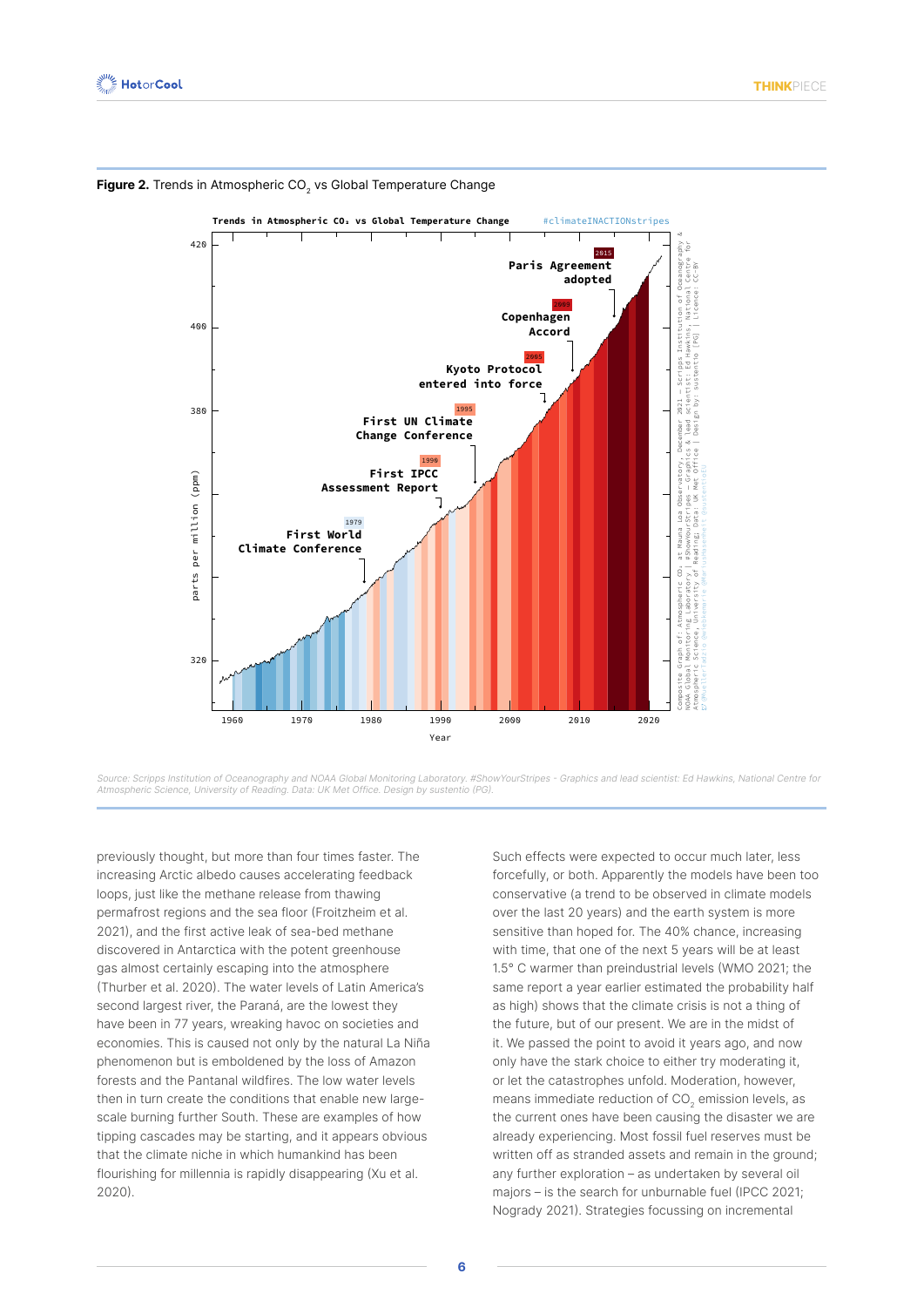improvements through efficiency and technology will wreak havoc on nature, livelihoods and societies.

Hence being radical is the only way to be realistic: we are in a climate emergency and have already wasted all the time we had available for moderate and incremental improvements. The remaining carbon budget is limited and it is shrinking by the hour (Ripple et al. 2021; Pihl et al. 2021).

As always when the issue is the distribution of scarce resources (and the right to emit is seriously limited), two options dominate the discussion. One is the supposed efficiency of markets, and the use of taxes to increase incentives to decouple increasing economic activity and pollution – this is the green growth model. Unfortunately, hundreds of studies have shown that a permanent decoupling sufficient to address the climate crisis has not occurred anywhere, and is unlikely to do so in future (Pihl et al. 2021; Wiedenhofer et al. 2020; Haberl et al. 2020; Parrique et al. 2019). In particular, the popular demand for "internalising external cost" is doubly flawed. On the one hand, it is impossible to precisely calculate the external cost, as proven by Baumol and Oates more than 50 years ago now (Baumol, Oates 1971). Even if the impossible had been done, it is illusionary that markets would then deliver a solution addressing the multiple social and environmental challenges threatening the human ecological niche. We are then left with the other option: limiting the total emissions by legal and administrative means, regardless if the economic impact is only partly or fully compensated by efficiency improvements. Given the social insensitivity of markets and the increasing intra- and international polarisation of wealth, it is rather obvious that the social justice component of the SDGs requires integrating the latter option with an effective social distribution policy in a social-environmental transformation of society and its economy (Kemp et al. 2018; Hausknost 2020; Scoones et al. 2020).

This is where international carbon rationing comes in, an admittedly disputed (that is, by those advocating market solutions and betting on efficiency gains) but effective and thus urgently needed step to disaster mitigation and global catastrophe minimisation (Rogelj et al.2019). The result would be a significant reduction of carbon-emissions causing consumption imposed on nations or blocs where 85% of the global upper class (defined as owning a net wealth between US\$100,000 and US\$1 million) are located, with rich people from poorer countries expected to make up about a third of the consumer class by 2030 (Euromonitor 2018).

Obviously allocation decisions would affect not only fossil fuels, but a wide range of carbon intensive products, from steel to cement and fertilisers, and the products containing them. Reducing consumption of these

products, also known as dematerialisation and long overdue, has trickle-down effects in reducing emissions from transporting, refining, transforming, delivering and discarding the more than 92 billion tons of materials humanity is consuming each year. These activities currently require most of the total primary energy use (Watari et al. 2021; IEA 2021), contribute about a quarter to global greenhouse gas emissions and are the drivers behind about 90% of biodiversity loss (UNEP IRP 2019). Furthermore, key resources are running short, including some metals required for renewable energy production (IEA 2021). In particular, the rare metals and minerals which require extremely high inputs of energy per ton of material in mining and refining will be permanently limited, in particular those mined as by-products mass material mining. They will become unaffordable for most purposes when demand soars while mass material mining declines, and the full-cost burden falls upon them (Sovacool et al. 2020; Elshkaki 2021). This insight provides an opportunity to readjust the baseless development plans of the Green Economy or Economy 4.0, as it is often called in Europe, which assume an increase in the consumption of such materials, for some by a factor of 60 or more (Watari et al. 2021), far beyond any foreseeable availability of these materials. Absolute shortages, which cannot be overcome by paying a bit more for the desired materials, are beyond the horizon of economic thinking and modelling so far.

Resistance by those benefitting from the status quo is to be expected, as one key result would be ending their unjustified privileges. However, ending overconsumption and transgression of the planetary boundaries is exactly what the climate, and sustainable development more generally, requires right now (Alfredsson et al. 2018; Wiedmann et al. 2020; Castano Garcia et al. 2021). While those privileged still nurture the illusion they might escape a societal collapse caused by deteriorating environmental conditions and defend their unsustainable lifestyles, the majority of people realise that change is inevitable and are open to social innovations (Krüger,

The climate crisis is not a thing of the future, but of our present. We are in the midst of it. We passed the point to avoid it years ago, and now only have the stark choice to either try moderating it, or let the catastrophes unfold.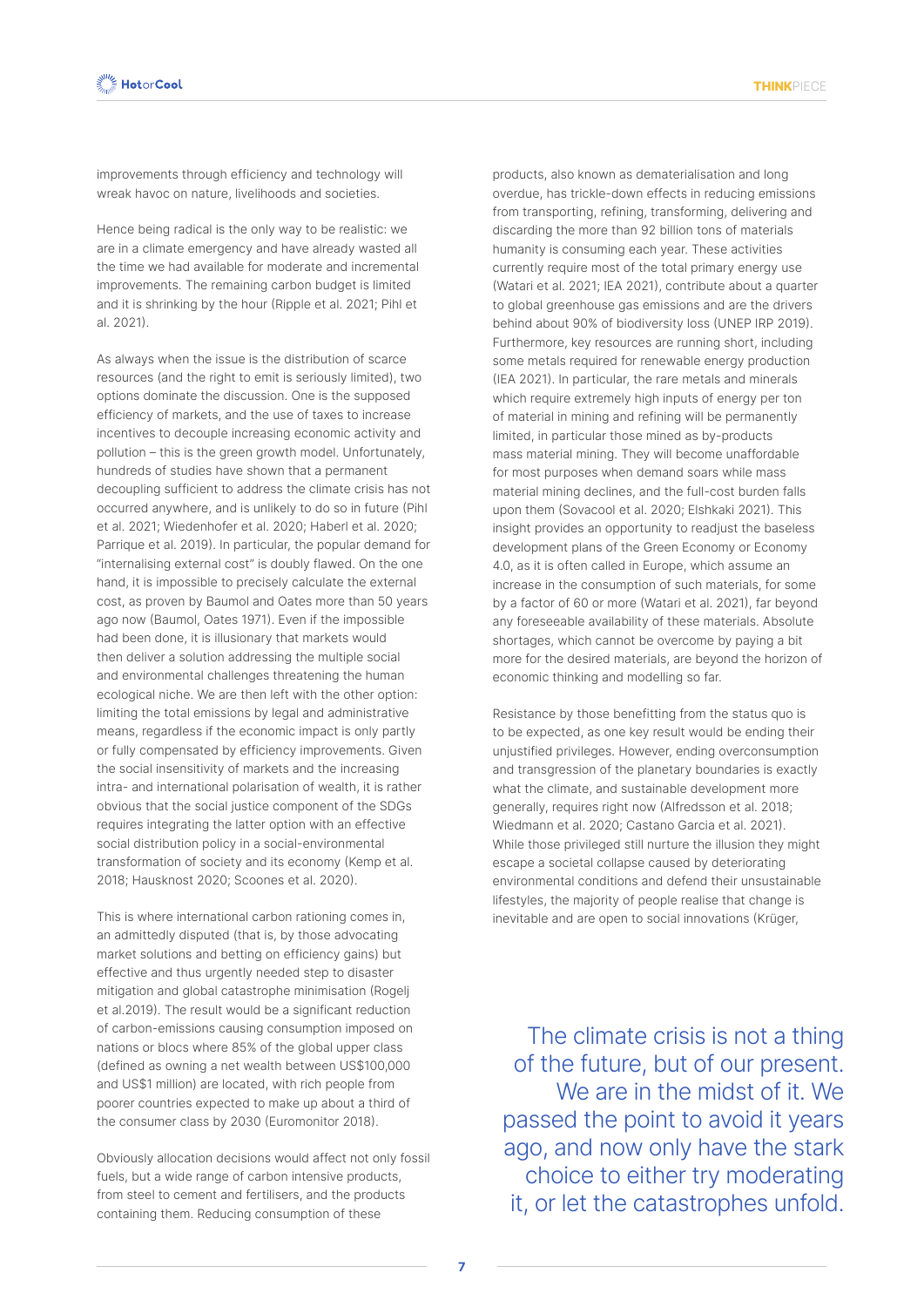Pellicer-Sifres 2020; Ziegler et al. 2022). However, any transformation will only be acceptable if it includes enhanced social and environmental justice, enforced by civil society and – in functioning democracies – by the will of the majority. Developing this will of the majority requires a well-informed public. Current media and social media that reflect elite interest (Wetts 2020) will have to change course to maintain their social licence to operate. In the end, it is to be hoped the interest in safeguarding the wellbeing and livelihoods of the many will trump protecting the privileges of elites.

#### **Institutions matter**

This leads us to the question of how to distribute the scarce sink capacities of the atmosphere. The climate system – like the atmosphere, space, or the deep sea – does not belong to anybody but can be considered the common heritage of humankind. And as according to the Universal Declaration of Human Rights all humans are born equal, they are entitled to an equal share of this heritage. Consequently, fair sharing requires that the remaining carbon budget should be distributed amongst countries according to their population, probably best based on the population projections for 2050 as this is the climate target year and just one generation away, i.e. the minimum time required to non-violently influence population development. Based on understanding the character of both natural sources and sinks as a common heritage of humankind, allocating them as equal entitlements per capita is also an established demand for natural resources in general (e.g. Spangenberg 1995) and for emission allowances in particular (e.g. Byrne et al. 1998; Akenji et al. 2021). In a globalised, trade-intensive world this must obviously cover the carbon embedded in traded goods, leading to a carbon balance composed of domestic emissions and the net emissions embodied in trade (i.e. the calculation must be based on consumption by inhabitants). However, assessing the life cycle-wide emissions from domestic consumption is not enough for two reasons. First, the apparently objective calculation of a net carbon balance is based on the assumption that the effects of exports cancel out the effects of imports, which is only plausible with the narrowest possible focus. Beyond that, exports can cause or stimulate additional carbon emissions, and do not diminish environmental and social damages resulting from imports but add environmental and social challenges of their own. Second, a focus only on consumption ignores the benefits the importing countries (mostly affluent countries focussed on refining industries) gain from processing imported raw material or interim products, assembling them and selling them to the world with substantial value added (Samaniego et al. 2017; Dorninger et al. 2021). Jobs and wages, profit and taxes

accrue to the processing country and should be taken into account when discussing international collaboration for climate adaptation, including financial transfers (Martinez Alier 2002).

However, such a move to carbon rationing needs to be administered internationally as well. While individual countries or trading blocs like the EU can take initiatives, a global move would require a legal base in an international convention. The United Nation Conference on Environment and Development (UNCED) in Rio de Janeiro in 1992 adopted the Climate, the Biodiversity and the Desertification Conventions, but the follow-up World Summit on Sustainable Development (WSSD) in Johannesburg in 2002 had almost no impacts and the next iteration, the United Nations Conference on Sustainable Development (UNCSD) held again in Rio in 2012, achieved little beyond initiating the SDGs. The 30th anniversary in 2022 is being ignored and the tradition of decadal stocktaking and visioning conferences interrupted, but hopefully by the time of a Rio+40 summit 2032 the world could celebrate a Global Resource Convention and the work of a Carbon Allocation Authority.

Legally such an import limiting regime would most probably be possible even under the WTO regulations, as long as the standards set are non-discriminatory. However, the dispute settlement mechanism foreseen in many free trade agreements offers companies (foreign, or domestic through foreign subsidiaries) the opportunity to demand compensation for being hindered from continuing their polluting but lucrative activities. An international Convention would minimise this risk. Between EU member states such arbitration processes have been ruled illegal by the European Court of Justice, but beyond that they are an obstacle of increasing relevance. As with the abolition of dispute settlement mechanisms, the EU tradable permission system for

Given the social insensitivity of markets and the increasing intraand international polarisation of wealth, it is rather obvious that the social justice component of the SDGs requires carbon limits and market efficiency to be integrated with an effective social distribution policy.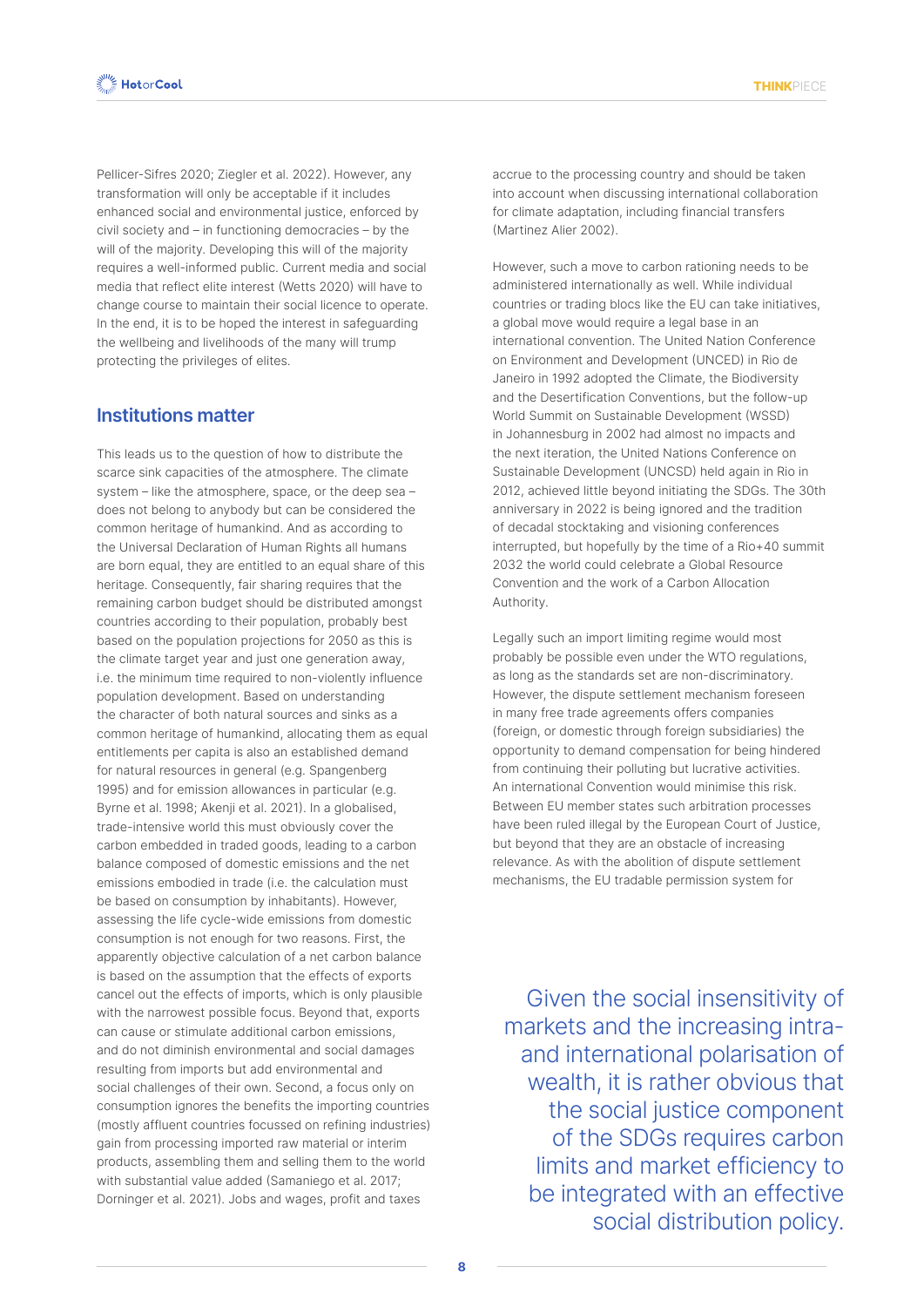CO<sub>2</sub> emissions, combined with the planned Carbon Border Adjustment Mechanism, already offers important building blocks for a carbon rationing regime. Similarly, the Chinese and the Californian emission trading systems have important experiences to offer.

The ethical principle of the right to equal shares of global carbon sinks has been the starting point of this argumentation. However, the current situation in and between nations is obviously different. An equal allocation of rights will cause surplus entitlements for some (i.e. entitlements going beyond the current requirements, which are largely based on the social and physical infrastructure of a country), and shortcomings for other nations or blocs (with resource demanding infrastructures). Applying trade mechanisms established since the Kyoto Protocol to these emission rights is a matter of political will, not of technical or legal difficulties. Countries with the highest per capita emissions, like some Gulf monarchies and other oil producing countries, Canada, Australia, the USA, Korea, Taiwan, the EU and even China would have to try buying certificates from poorer countries (Worldometer 2022) not as an infinite solution, but as start of a conversion process in terms of resource use. A Carbon Allocation Authority or trading platform could help here as well, as in bilateral negotiations the poor tend to sell cheap, not least due to arm twisting by powerful nations. The current South-North monetary flows would be reversed (important

given the prevailing unequal exchange, Dorninger et al. 2021), and the finances for strong sustainable development including climate adaptation and damage repair could come in sight at least. Simultaneously, such a regime would provide incentives for poorer countries not to pursue the usual emission intensive development path, as this would diminish the permit income. Open access to technology for renewable energy and energy efficiency should be one element of what a carbon managing authority would have to offer its clients, far beyond the current unsustainable state of technology in the industrialised and post-industrial countries of the Global North. This should include not only technical but also social innovations (Ziegler et al. 2022) and support to achieve the socio-economic conditions (Vogel et al. 2021) required to satisfy human needs with minimum energy (Millward-Hopkins et al. 2020).

Hopefully by the time of a Rio+40 summit in 2032 the world could celebrate a Global Resource Convention and the work of a Carbon Allocation Authority.



Source: Akenji et. al. 2021, **1.5-Degree Lifestyles: Towards A Fair Consumption Space for All**. Hot or Cool Institute, Berlin.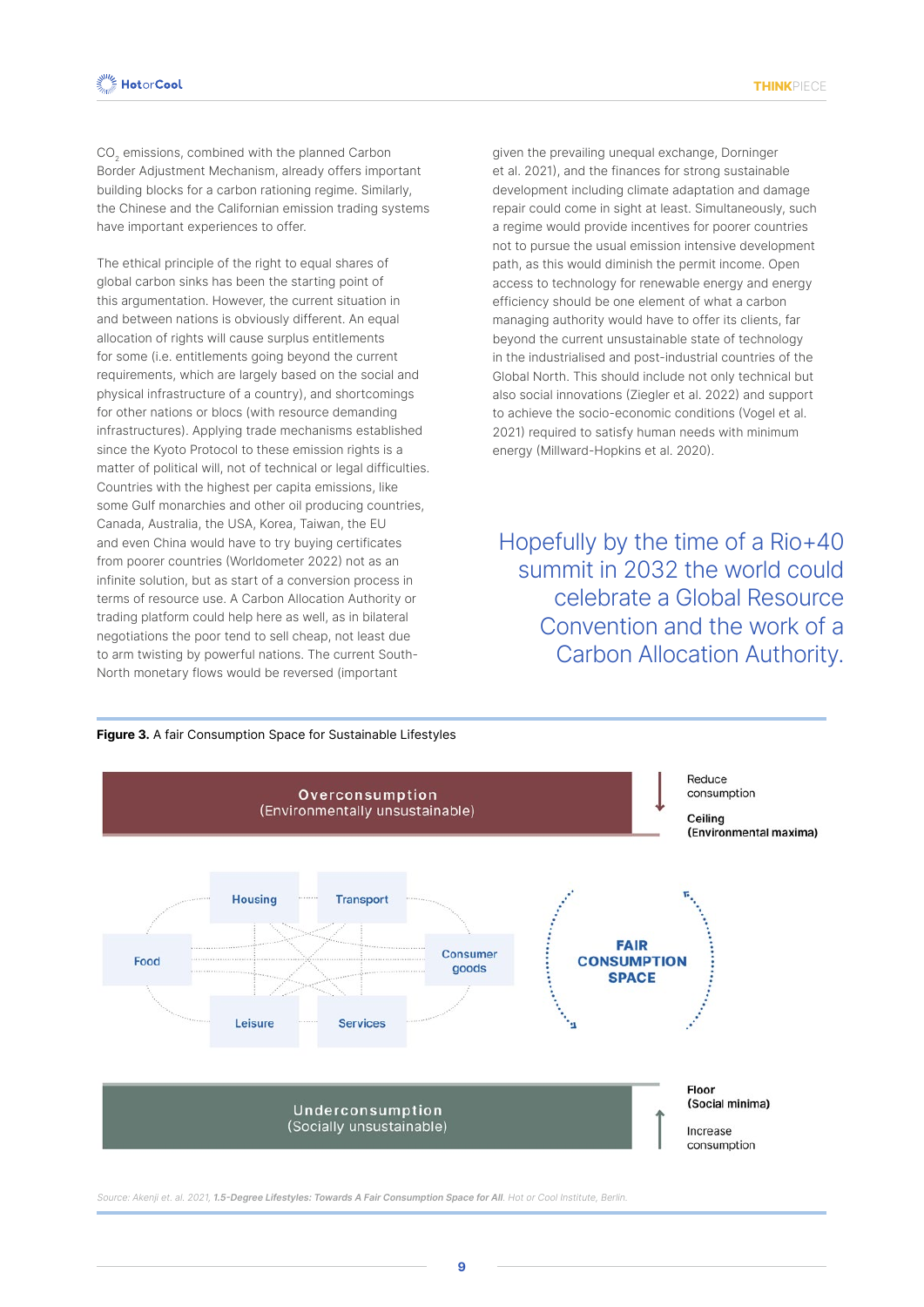#### **Rationing at the border**

Rationing – while strongly influencing prices through market mechanisms – does not generate revenue for the state or bloc introducing it, but border payments do. The Carbon Border Adjustment Mechanism suggested by the European Commission will be charging imported goods according to the CO<sub>2</sub> emitted during their production, resulting in income for the public purse. Stede et al. (2021) estimate that, depending on the mode of implementation, up to € 20 billion per year could be generated. The revenues will be partly needed to compensate exporters, but due to the negative trade balance in terms of embodied resources, a significant surplus income for the EU authorities can be expected. Since the market stabilisation effect is reached by skimming off the price advantage resulting from less ambitious climate targets, the money is disposable, following politically set priorities. As long as the suggested, rationing-based permission trading system does not exist, the Border adjustment income is the most plausible stand-in for financing adjustment processes in countries affected by the new regime (UNCTAD 2021).

In particular, voices from the Global South have criticised the planned Carbon Border Adjustment Mechanism as discriminatory to their exports, in particular the BRICS countries and some ASEAN states, of which many are major exporters with large industrial bases (EIAS 2021). Indeed, exporters with the lowest carbon productivity will be hit hardest – but that is a stimulus that is part of the overall approach and a necessary condition for the success of the EU climate policy and decarbonisation plans. As effectively mitigating the climate crisis is in the global common interest, and most essential for the Global South, however, the question should not be one of exemptions weakening the performance alongside with the incentives, but how to support the transition to a low carbon production system in the Global South.

To answer this question, three groups of exporters have to be differentiated:

• For companies that moved to the South to avoid increasingly strict regulations (compliance and hence pollution is much cheaper and damage cost are lower in many parts of the South<sup>2</sup>), while exporting their products for instance to Europe, it just means that the standards they tried to undercut will catch up with them. This would upend the abuse of the South as pollution paradise and production waste dump. This is not insignificant, as a significant share of the affluent countries' emission reduction has been achieved through relocation (Schütz et al. 2003; KGM et al. 2019), and with tightening rules more is

to be expected without a Carbon Border Adjustment Mechanism.

- For small farmers trading through cooperatives, for SMEs and other local businesses, support is necessary. Here the surplus income from the Carbon Border Adjustment Mechanism comes in handily – instead of using it as a windfall profit for the EU budget, it should be spent on a Climate Adaptation Fund for production systems, in particular smallholders and SMEs, helping them to keep step with the emerging EU legislation. Financing cooperation – including but not limited to technology transfer – would be a useful and legitimising way of spending the funds.
- For all agricultural goods, lowering carbon intensity can be achieved by employing agroecology measures, reducing fertiliser and pesticide use, and improving crop composition. As an important co-benefit, such a move would significantly reduce the pressures driving the loss of biodiversity while creating jobs and improving the quality of water streams above and below ground. This way, a Carbon Border Adjustment would contribute to a series of SDGs simultaneously, and would support the sustainable and climate-adjusted development of national economies.

Income from the Carbon Border Adjustment Mechanism should be spent on a Climate Adaptation Fund for production systems, in particular on smallholders and SMEs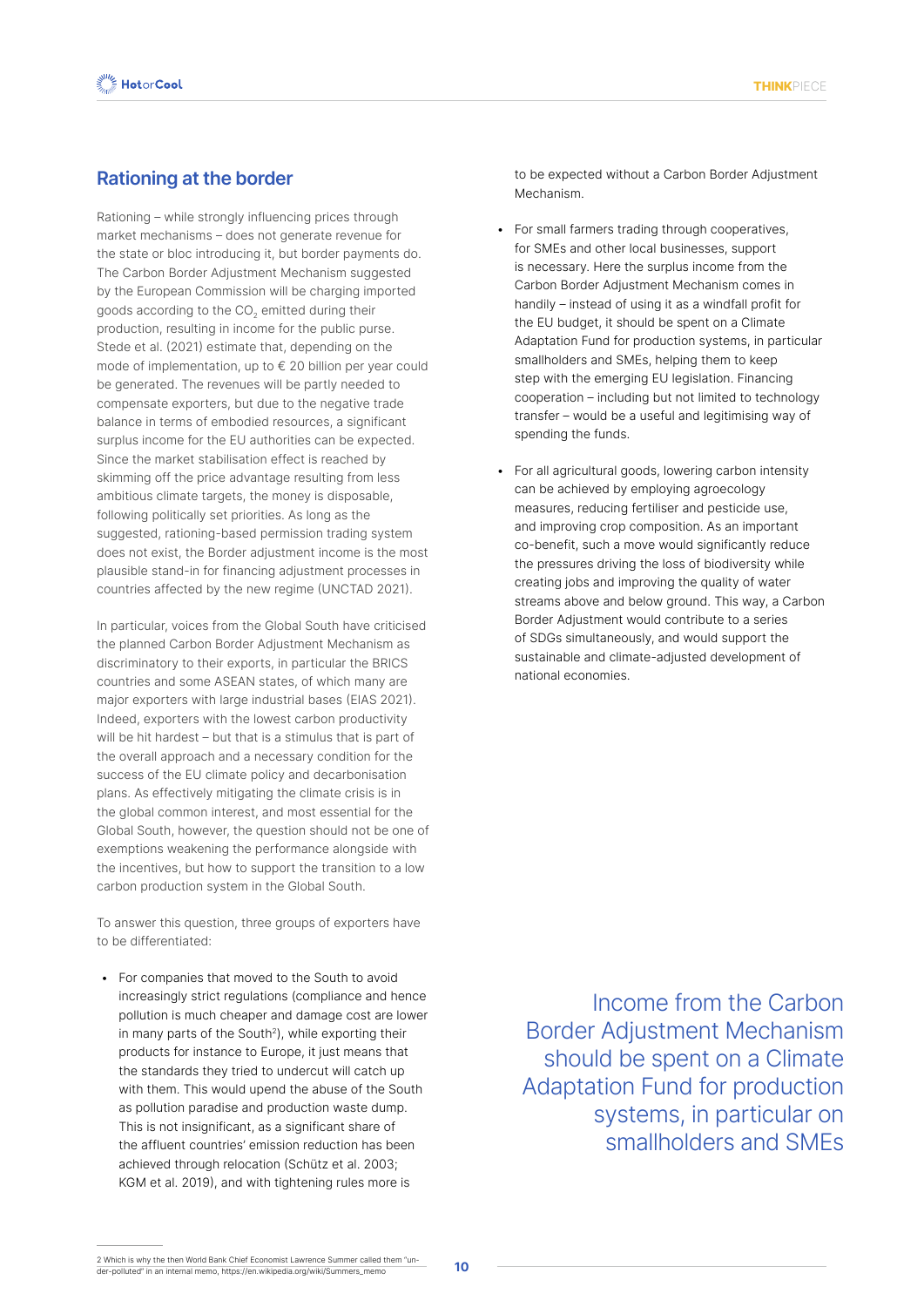

#### **Figure 4.** Per capita emissions across the world, 2019

Source: Chancel, L., Piketty, T., Saez, E., Zucman, G. et al., World Inequality Report 2022, World Inequality Lab. This report has a dedicated website. Explore it: wir2022.wid.world

#### **Targeting the source of carbon rationing**

Emissions are strongly correlated to income, with the highest income groups producing the highest carbon load. In the last decade, the emissions of the upper income decentile have been rising, while those of the lower income strata have been sinking. This is despite the fact that the carbon intensity of each additional €1,000 of income tends to decrease, which explains the higher CO<sub>2</sub>/€ income values of lower income households. Hence efforts supporting a more equitable distribution of wealth should be considered as accompanying measures when designing allocation mechanisms at the national, or in the case of the EU, the trading bloc level. How should permits be allocated, and where should the measurement take place? First of all, emission rights should not be allocated to final consumers. There are systemic, political and practical reasons for this suggestion.

Systemically, carbon rationing for consumers has been suggested in two variants, with tradable or non-tradable consumption permits. The former is a contradiction in terms: rationing replaces the market allocation system by a system based on equity, turning a market good into a merit good with the allocations the only currency to get hold of it. This is allocated according to need, not purchasing power backed demand, giving for instance more of certain types of food to young mothers with toddlers, or to physically hardworking people. Trading permits on markets corrupts the system (remember the privatisation of the Soviet industries, with equal shares allocated to everybody – trading them was the basis for oligarchs to emerge). If trading is permitted, the emerging market would be a buyers' market, where they have the strongest influence on the price if not regulated as there

would be many fewer rich buyers than poor or lower middle-class sellers, and the poor tend to sell cheap and the intended justice improvement is lost. Besides this, tradable emission rights would turn all citizens into merchants and traders (although with differing success undermining the initially equitable distribution), and neighbours into competitors, a commodification replacing social with economic relations. As on the international level, a clearinghouse Carbon Authority could help here as well, by setting a price which cannot be negotiated down by buyers. If regulated, however, it is no longer a market but an allocation bureaucracy, and the limited improvement as compared to existing social security and redistribution systems could be achieved in a more effective, efficient, and more socially balanced way by updating those systems.

However, non-tradable permits will not work as well, although for different practical and political reasons. Domestic final consumers are households (as state consumption also serves household needs), but their influence on emissions is limited: about four-fifths of all emissions are determined by existing physical or legal and informal infrastructures, and not at the disposal of household members (Spangenberg, Lorek 2002). Think of the size of housing for heating, the distance to work and shops for commuting and travel, public transport as a potential alternative to private cars, and the like – none of this is easy to change, and impossible to do so in a short term adaptation to rationing, in particular as the demand for "ration-adjusted" conditions of living would become a general one, while the supply of such conditions remains necessarily uneven and insufficient. Therefore, even in the long run, equal amounts of energy allocation will imply different levels of need satisfaction. For instance, people in older, not well insulated housing, may suffer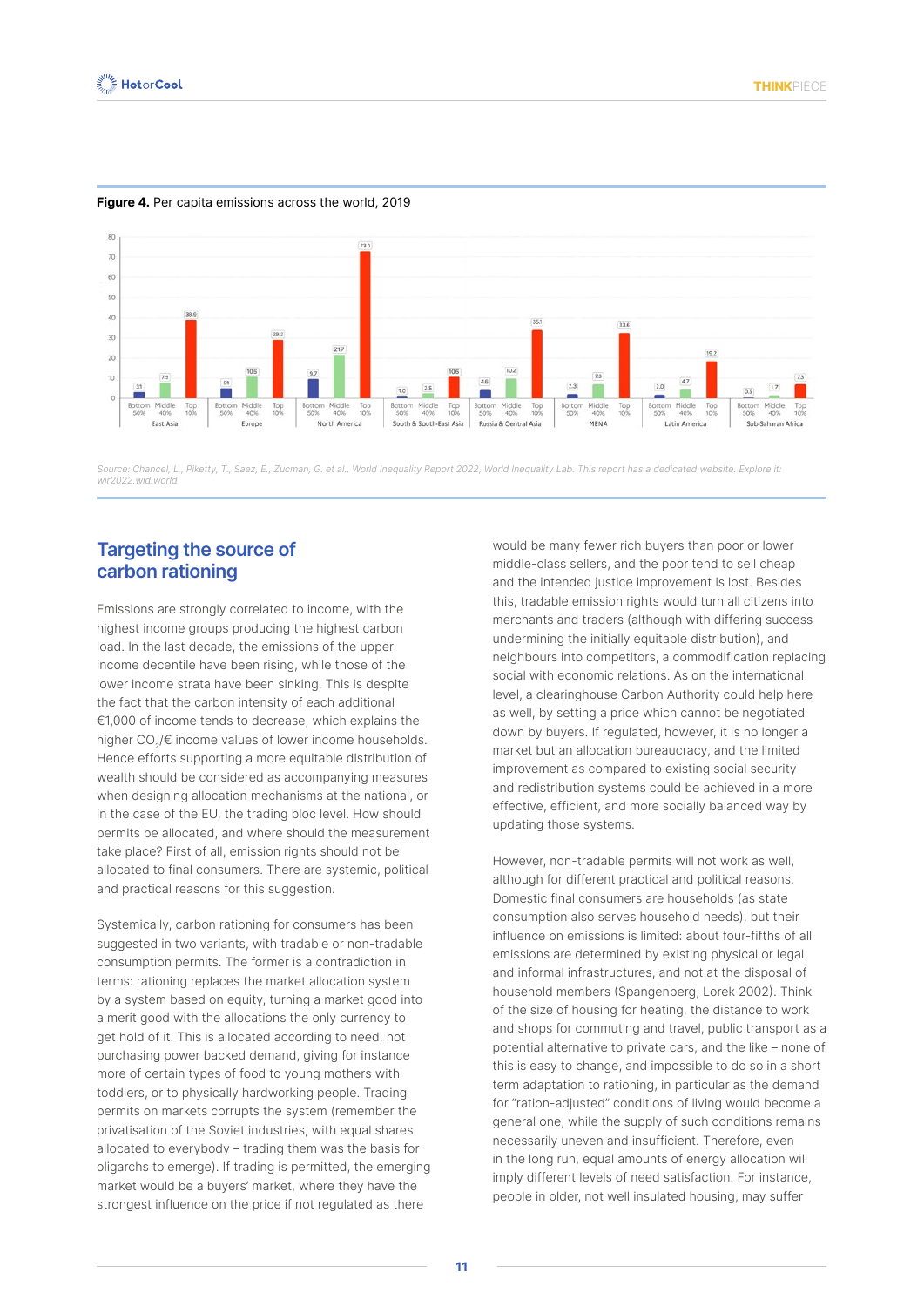from energy poverty (i.e. it is often but not always the rich which exhibit higher consumption demands, but they can afford black market purchases if they need to). At the same time, a continually updated individual need assessment is not only technically impossible, but would cause rows over who defines what a need is (people tend to have different ideas about that) – the riots across Europe and the USA in response to COVID-19 regulations give a first taste of potential developments. Beyond this, imagine the high probability of black markets when trading is banned. This will become an enforcement nightmare.

Technically, substance flows – including but not limited to energy intensive ones - are best measured at the input side of the economy, where their number as well as the number of entry gates is limited. Some figures, based on estimates for the German economy<sup>3</sup> illustrate this (Spangenberg et al. 1999):

- Whereas the number of materials entering our economic systems is limited to 50 – 100 abiotic substances including energy carriers (materials like limestone, crude oil, or hard coal are counted as one substance each; substances without economic value are excluded), output control has to handle about 100,000 substances from the chemical industry alone, each of which interacts in various ways with the ecosphere and the other substances emitted.
- Whereas the number of entry gates into the anthroposphere in Germany is limited to some 20,000 (extraction sites of minerals, energy carriers and water, where they enter the anthroposphere, but excluding air; for instance, an oil field is considered one entry gate), the exits are beyond any control: every smokestack, every exhaust pipe, every waste dump, every drainpipe is such an exit.

Hence for reasons of simplicity and administrative comprehensiveness, monitoring should not happen on the output side, but where resources enter the economy. In designing appropriate proactive policy measures, focusing on the inputs can provide higher regulatory efficiency with much less effort in control. On the input side, data availability is no problem, as the vast majority of direct extraction operations require a license and tax payments already, and the traded goods are covered by the Carbon Border Adjustment. What has to be monitored in addition are several dozens of substances and – for an economy like Germany – some 1,000 entry gates. On the output side there are millions of exit gates – every exhaust pipe, every chimney would have to be accounted for, and at least occasionally monitored (the manipulation tricks regarding emission levels are well known nowadays).

If for these reasons we abstain from distributing permits to final consumers but focus on distribution at the input side, i.e. to producers, well known mechanisms can be applied, making distribution easy, and potentially lucrative. There is quite some experience with auctioning for commercial, i.e. profit generating purposes (use licenses for public goods such as radio waves or the atmosphere), which would generate public incomes while incentivising technical and social innovations for low carbon lifestyles. The high cost of carbon would make high carbon content products more expensive, creating incentives for consumers to switch to cheaper alternatives (products or services), and for producers to minimise carbon use or substitute it altogether. Similarly, shorter supply chains would become more attractive, as would the use of non-fossil fuelled engines and transport vehicles (and due to the shorter supply chains, fewer of them).

However, unlike for cell phone radio waves, not all available licences should be auctioned, as selling them turns a legal entitlement or merit good into an economic object, a market good that users have to purchase. Market prices should be charged for market goods, but not beyond. Thus, while auctioning is plausible for market goods, in particular in business-to-business relations (and is reflected in the prices of consumer goods) it makes no sense for non-market agents, such as public service providers, civil society or non-profit businesses providing public goods. As they do not have the necessary financial resources to secure the share of permissions they need to fulfil their purposes, they should be served by a different allocation mechanism, i.e. by another form of rationing again with distribution

Substance flows are best measured at the input side of the economy, where their number as well as the number of entry gates is limited. In designing appropriate proactive policy measures, focusing on the inputs can provide higher regulatory efficiency with much less effort in control.

3 Estimates by Helmut Schütz 1997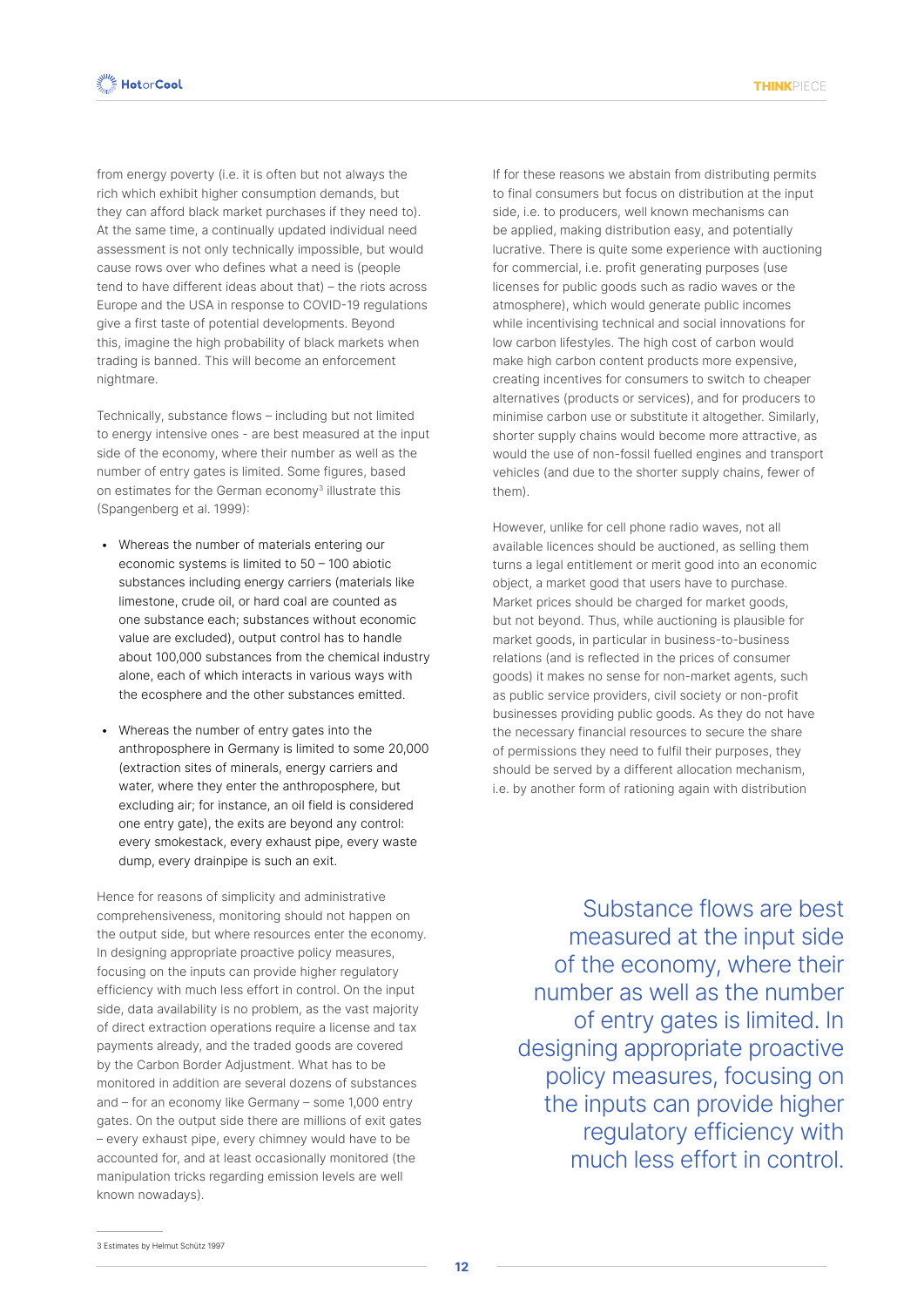mechanisms and prioritising criteria still to be elaborated. Another challenge might arise from the market mechanism: the highest bidders will probably be those who generate the most added value from what they buy, in monetary terms – which does not necessarily correspond to the best needs satisfaction for the population at large. Maybe quota or sub-caps could help, but such mechanisms are not tried and tested yet.

#### **Getting to the root**

In conclusion, the term "radical" is derived from the Latin "radix", meaning "root". Rationing is a rational approach to address the root causes of overconsumption, and turning the proposal into politics is one of the few instruments available to us to address the climate crisis before it turns into a catastrophe. However, while the steep reductions in fossil fuel use through rationing would be a first step in addressing the climate crisis, it is only part of the broader approach society must take to address gross overconsumption of resources, sources, and sinks.

Human resource consumption is now in potentially disastrous 'overshoot', exploiting the ecosphere beyond ecosystems' regenerative capacity and filling natural waste sinks to overflowing (Rees 2020a). As a consequence, there is accumulating evidence that the future environmental conditions will be far more dangerous than currently believed if the decision makers in charge in business, politics and administration do not very soon end the competitive displacement of non-human species through habitat and resource appropriation (Rees 2020b). Or, as Bradshaw et al (2021): put it, "The scale of the threats to the biosphere and all its lifeforms—including humanity—is in fact so great that it is difficult to grasp for even well-informed experts."

Hence decolonisation of the imagination from the legacy of economic growth fetishism, and thinking out of the box regarding solutions (including enhanced transparency in international processes to avoid risks of regulatory capture and rent seeking when a bureaucracy is put in control of rationing) is required now to avoid entering a terminal phase of modern human civilisation.

Human resource consumption is now in potentially disastrous 'overshoot', exploiting the ecosphere beyond ecosystems' regenerative capacity and filling natural waste sinks to overflowing (Rees 2020a).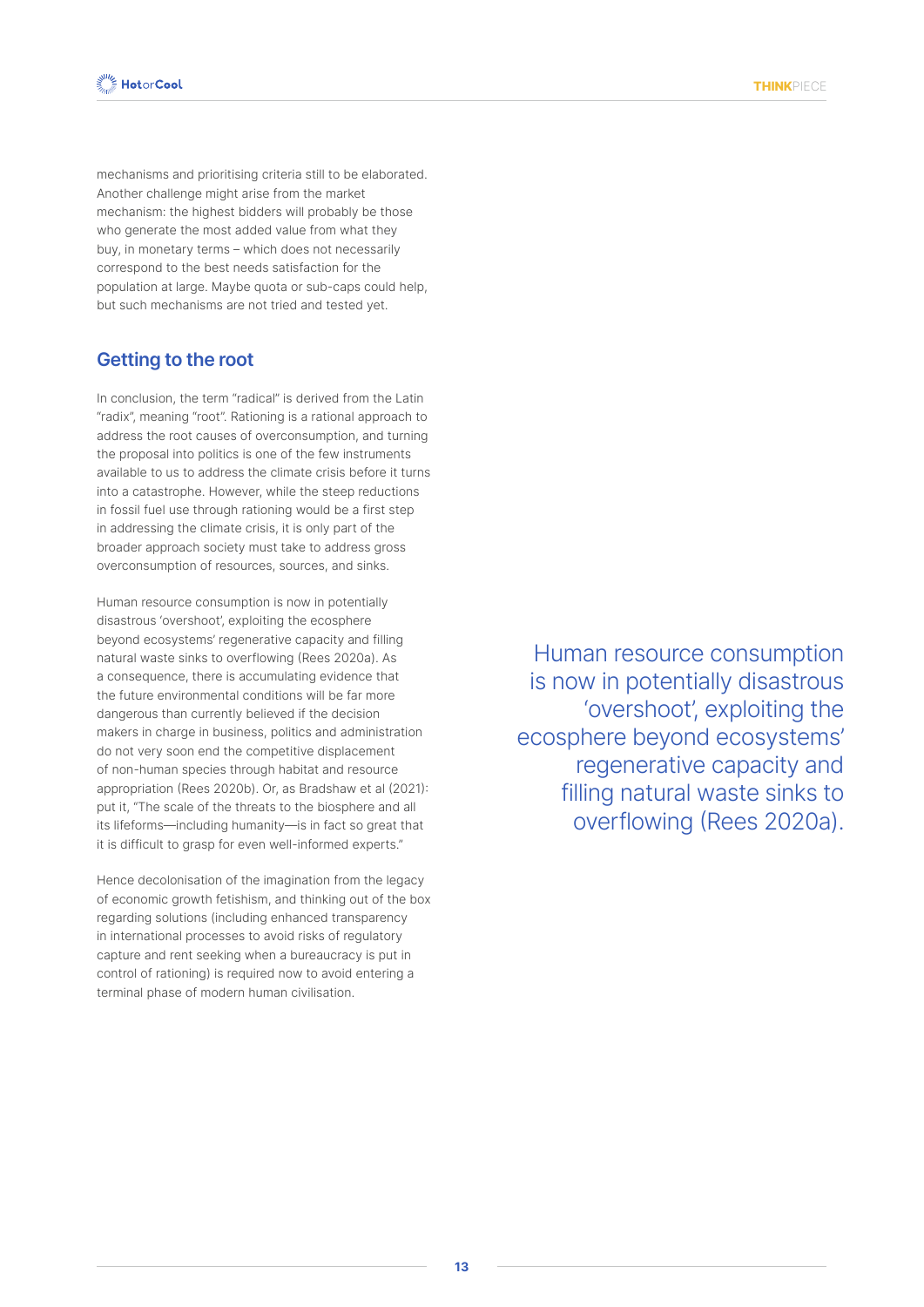#### **References**

Akenji, L., Bengtsson, M., Toivio, V., Lettenmeier, M., Fawcett, T., Parag, Y., Saheb, Y., Coote, A., Spangenberg, J. H., Capstick, S., Gore, T., Coscieme, L., Wackernagel, M., Kenner, D. 2021. "1.5-Degree Lifestyles: Towards A Fair Consumption Space for All" Berlin, Hot or Cool Institute: 164.

Alfredsson, E., Bengtsson, M., Brown, H. S., Isenhour, C., Lorek, S., Stevis, D., Vergragt, P. 2018. "Why achieving the Paris Agreement requires reduced overall consumption and production" Sustainability: Science, Practice and Policy 14(1): 1-5.

Arrhenius, S. 1896. "On the influence of carbonic acid in the air upon the temperature of the ground" Philosophical Magazine and Journal of Science 41(251): 237-276.

Baumol, W. J., Oates, W. E. 1971. "The Use of Standards and Prices for Protection of the Environment" The Swedish Journal of Economics 73(1): 42-54.

J. Blunden, T. Boyer (eds). 2020: "State of the Climate in 2020". Bull. Amer. Meteor. Soc., 102 (8), Si–S475.

Boers, N. 2021. "Observation-based early-warning signals for a collapse of the Atlantic Meridional Overturning Circulation" Nature Climate Change 11(8): 680-688.

Boers, N., Rypdal, M. 2021. "Critical slowing down suggests that the western Greenland Ice Sheet is close to a tipping point" Proceedings of the National Academy of Sciences 118(21): e2024192118.

Bradshaw, C. J. A., Ehrlich, P. R., Beattie, A., Ceballos, G., Crist, E., Diamond, J., Dirzo, R., Ehrlich, A. H., Harte, J., Harte, M. E., Pyke, G., Raven, P. H., Ripple, W. J., Saltré, F., Turnbull, C., Wackernagel, M., Blumstein, D. T. 2021. "Underestimating the Challenges of Avoiding a Ghastly Future" Frontiers in Conservation Science 1(9): fcosc.2020.615419.

Briner, J. P., Cuzzone, J. K., Badgeley, J. A., Young, N. E., Steig, E. J., Morlighem, M., Schlegel, N.-J., Hakim, G. J., Schaefer, J. M., Johnson, J. V., Lesnek, A. J., Thomas, E. K., Allan, E., Bennike, O., Cluett, A. A., Csatho, B., de Vernal, A., Downs, J., Larour, E., Nowicki, S. 2020. "Rate of mass loss from the Greenland Ice Sheet will exceed Holocene values this century" Nature 586(7827): 70-74.

Byrne, J., Wang, Y.-D., Lee, H., Kim, J.-d. 1998. "An equity-and sustainability-based policy response to global climate change" Energy Policy 26(4): 335-343.

Castano Garcia, A., Ambrose, A., Hawkins, A., Parkes, S. 2021. "High consumption, an unsustainable habit that needs more attention" Energy Research & Social Science 80: 102241.

Docquier, D., Koenigk, T. 2021. "Observation-based selection of climate models projects Arctic ice-free summers around 2035" Communications Earth & Environment 2(1): 144.

Dorninger, C., Hornborg, A., Abson, D. J., von Wehrden, H., Schaffartzik, A., Giljum, S., Engler, J.-O., Feller, R. L., Hubacek, K., Wieland, H. 2021 "Global patterns of ecologically unequal exchange: Implications for sustainability in the 21st century" Ecological Economics 179: 106824.

Elshkaki, A. 2021. "Sustainability of emerging energy and transportation technologies is impacted by the coexistence of minerals in nature" Communications Earth & Environment 2(1): 186.

EIAS European Institute for Asian Studies. 2021. "Mitigating Opposition to the Carbon Border Adjustment Mechanism: Engaging BRICS and the Global South" https:// eias.org/op-ed/mitigating-opposition-to-the-carbon-border-adjustment-mechanism-engaging-brics-and-the-global-south. Retrieved 8 Jan 2022.

Fanning, A. L., O'Neill, D. W., Hickel, J., Roux, N. 2021. "The social shortfall and ecological overshoot of nations" Nature Sustainability: s41893-41021-00799-z.

Froitzheim, N., Majka, J., Zastrozhnov, D. 2021. "Methane release from carbonate rock formations in the Siberian permafrost area during and after the 2020 heat wave" Proceedings of the National Academy of Sciences 118(32): e2107632118.

Garbe, J., Albrecht, T., Levermann, A., Donges, J. F., Winkelmann, R. 2020. "The hysteresis of the Antarctic Ice Sheet" Nature 585(7826): 538-544.

Gatti, L. V., Basso, L. S., Miller, J. B., Gloor, M., Gatti Domingues, L., Cassol, H. L. G., Tejada, G., Aragão, L. E. O. C., Nobre, C., Peters, W., Marani, L., Arai, E., Sanches, A. H., Corrêa, S. M., Anderson, L., Von Randow, C., Correia, C. S. C., Crispim, S. P., Neves, R. A. L. 2021. "Amazonia as a carbon source linked to deforestation and climate change" Nature 595(7867): 388-393.

Giampietro, M., Mayumi, K. 2012. "The biofuel delusion: The fallacy of large scale agro-biofuels production" Abingdon-on-Thames, UK, Routledge.

Haberl, H., Wiedenhofer, D., Virág, D., Kalt, G., Plank, B., Brockway, P., Fishman, T., Hausknost, D., Krausmann, F., Leon-Gruchalski, B., Mayer, A., Pichler, M., Schaffartzik, A., Sousa, T., Streeck, J., Creutzig, F. 2020. "A systematic review of the evidence on decoupling of GDP, resource use and GHG emissions, part II: synthesizing the insights" Environmental Research Letters 15(6): 065003.

Hausknost, D. 2020. "The environmental state and the glass ceiling of transformation" Environmental Politics 29(1): 17-37.

Hickel, J., Kallis, G. 2020. "Is Green Growth Possible?" New Political Economy 25(4): 469-486.

Hugonnet, R., McNabb, R., Berthier, E., Menounos, B., Nuth, C., Girod, L., Farinotti, D., Huss, M., Dussaillant, I., Brun, F., Kääb, A. 2021. "Accelerated global glacier mass loss in the early twenty-first century" Nature 592(7856): 726-731.

IEA (International Energy Agency). 2021. Clean energy demand for critical minerals set to soar as the world pursues net zero goals." Paris, IEA: 285.

IPBES (Intergovernmental Science-Policy Platform on Biodiversity and Ecosystem Services) [Brondizio, E. S., Díaz, S., Settele, J. (eds)] 2019. The IPBES Global Assessment on Biodiversity and Ecosystem Services. Bonn, Germany, IPBES Secretariat.

IPBES [Daszak, P., Amuasi, J., das Neves, C. G., Hayman, D., Kuiken, T., Roche, B., Zambrana-Torrelio, C., Buss, P., Dundarova, H., Feferholtz, Y., Földvári, G., Igbinosa, E., Junglen, S., Liu, Q., Suzan, G., Uhart, M., Wannous, C., Woolaston, K., Mosig Reidl, P., O'Brien, K., Pascual, U., Stoett, P., Li, H., Ngo, H. T.]. 2020. Workshop Report on Biodiversity and Pandemics. Bonn, Germany, IPBES Secretariat.

IPCC (Intergovernmental Panel on Climate Change) 2021. AR6 Climate Change 2021: The Physical Science Basis.<https://www.ipcc.ch/report/ar6/wg1/>

Jacobs, P., Lenssen, N. J. L., Schmidt, G. A., Rohde, R. A. 2021. "The Arctic Is Now Warming Four Times As Fast As the Rest of the Globe" AGU Fall meeting. New Orleans: <https://agu.confex.com/agu/fm21/meetingapp.cgi/Paper/898204>.

Joughin, I., Smith, B. E.,Medley, B. 2014. "Marine Ice Sheet Collapse Potentially Under Way for the Thwaites Glacier Basin, West Antarctica" Science 344(6185): 735-738.

Kemp, R., Weaver, P. M., Strasser, T., Backhaus, J., Golland, A. 2018. "Socio-economic transformations: insights for sustainability" EEA (European Environment Agency). Perspectives on transitions to sustainability. Copenhagen, EEA: 86-116.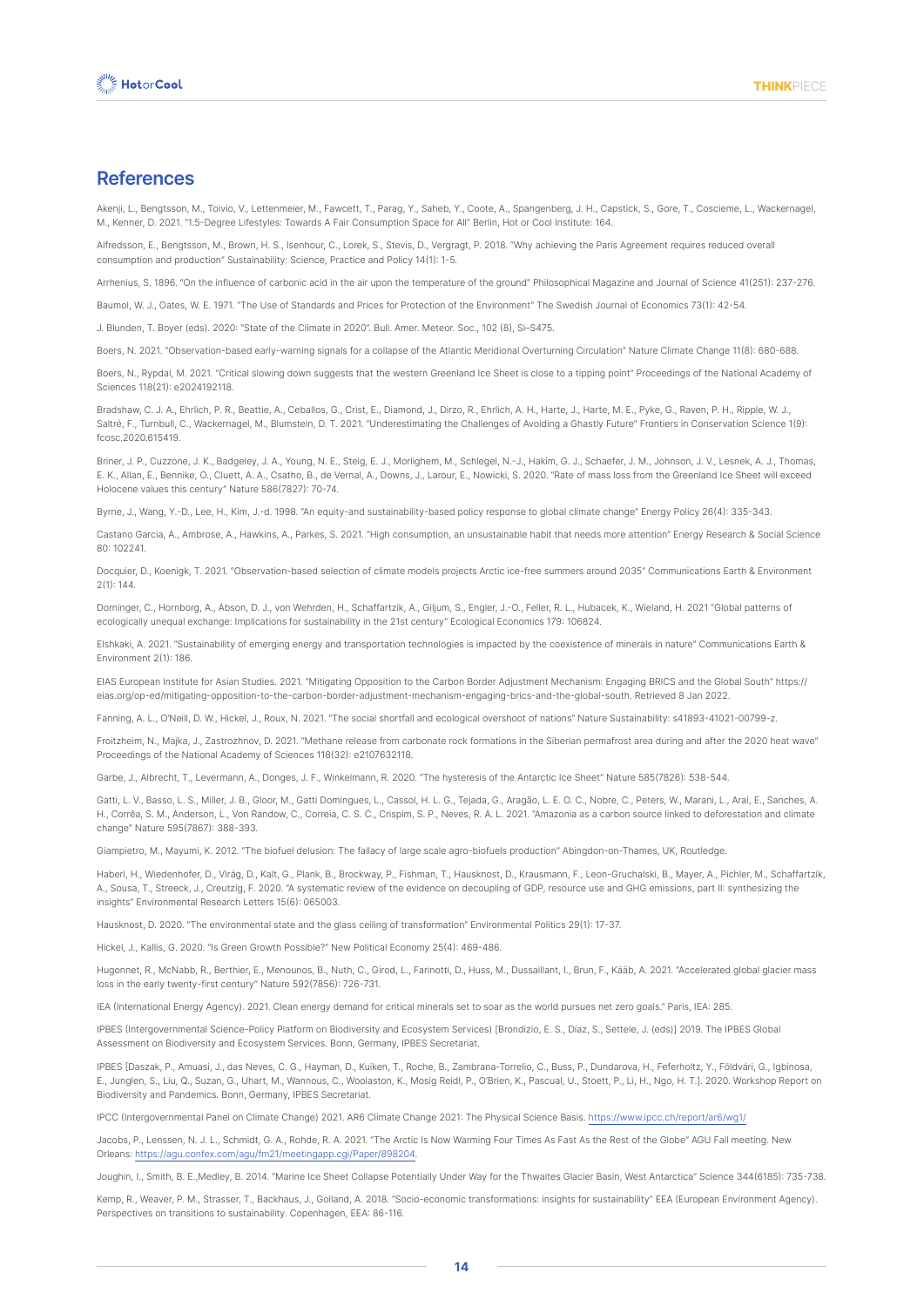

KGM & Associates, Global Efficiency Intelligence, ClimateWorks [Moran, D., Hasanbeigi, A. Springer, C.] 2019. The Carbon Loophole in Climate Policy: Embodied Carbon in Traded Products. <https://www.globalefficiencyintel.com/carbon-loophole-in-climate-policy>.

Kozlov, M. 2021. "A Study in Smoke" Nature 599 550 - 552.

Krüger, T., Pellicer-Sifres, V. 2020. "From innovations to exnovations. Conflicts, (De-)Politicization processes, and power relations are key in analysing the ecological crisis" Innovation: The European Journal of Social Science Research 33(2): 115-123.

Lohmann, J., Ditlevsen, P. D. 2021. "Risk of tipping the overturning circulation due to increasing rates of ice melt" Proceedings of the National Academy of Sciences 118(9): e2017989118.

Lovejoy, T. E., Nobre, C. 2018. "Amazon Tipping Point" Science Advances 4(2): eaat2340.

Martínez-Alier, J. 2002. "Ecological Debt and Property Rights on Carbon Sinks and Reservoirs" Capitalism Nature Socialism 13(1): 115-119.

Mega, E. R. 2020. "'Apocalyptic' fires are ravaging the world's largest tropical wetland" Nature 586: 20-21.

Millward-Hopkins, J., Steinberger, J. K., Rao, N. D., Oswald, Y. 2020. "Providing decent living with minimum energy: A global scenario" Global Environmental Change 65: 102168.

Nogrady, B. 2021. "Most fossil-fuel reserves must remain untapped to hit 1.5 °C warming goal" Nature 597: 316-317.

Oliver, T. H., Benini, L., Borja, A., Dupont, C., Doherty, B., Grodzińska-Jurczak, M., Iglesias, A., Jordan, A., Kass, G., Lung, T., Maguire, C., McGonigle, D., Mickwitz, P., Spangenberg, J. H., Tarrason, L. 2021. "Knowledge architecture for the wise governance of sustainability transitions" Environmental Science & Policy 126: 152-163.

Parrique T., Barth J., Briens F., Kerschner, C., Kraus-Polk A., Kuokkanen A., Spangenberg J.H. 2019. Decoupling Debunked. Evidence and arguments against green growth as a sole strategy for sustainability. European Environment Bureau (EEB). Brussels, EEB: 78

Pihl, E., Alfredsson, E., Bengtsson, M., Bowen, K. J., Cástan Broto, V., Chou, K. T., Cleugh, H., Ebi, K., Edwards, C. M., Fisher, E., Friedlingstein, P., Godoy-Faúndez, A., Gupta, M., Harrington, A. R., Hayes, K., Hayward, B. M., Hebden, S. R., Hickmann, T., Hugelius, G., Ilyina, T., Jackson, R. B., Keenan, T. F., Lambino, R. A., Leuzinger, S., Malmaeus, M., McDonald, R. I., McMichael, C., Miller, C. A., Muratori, M., Nagabhatla, N., Nagendra, H., Passarello, C., Penuelas, J., Pongratz, J., Rockström, J., Romero-Lankao, P., Roy, J., Scaife, A. A., Schlosser, P., Schuur, E., Scobie, M., Sherwood, S. C., Sioen, G. B., Skovgaard, J., Sobenes Obregon, E. A., Sonntag, S., Spangenberg, J. H., Spijkers, O., Srivastava, L., Stammer, D. B., Torres, P. H. C., Turetsky, M. R., Ukkola, A. M., van Vuuren, D. P., Voigt, C., Wannous, C., Zelinka, M. D. 2021. "Ten new insights in climate science 2020 – a horizon scan" Global Sustainability 4: 10.1017/sus.2021.1012.

Qin, Y., Xiao, X., Wigneron, J.-P., Ciais, P., Brandt, M., Fan, L., Li, X., Crowell, S., Wu, X., Doughty, R., Zhang, Y., Liu, F., Sitch, S., Moore, B. 2021. "Carbon loss from forest degradation exceeds that from deforestation in the Brazilian Amazon" Nature Climate Change 11(5): 442-448.

Rees, W. E. 2020a. "Ecological economics for humanity's plague phase." Ecological Economics 169: 106519.

Rees, W. 2020b. "The fractal biology of plague and the future of civilization" Journal of Population and Sustainability 5(1): 15–30.

Ripple, W. J., Wolf, C., Newsome, T. M., Galetti, M., Alamgir, M., Crist, E., Mahmoud, M. I., Laurance, W. F. 2017. "World Scientists' Warning to Humanity: A Second Notice" BioScience 67(12): 1026-1028.

Ripple, W. J., Wolf, C., Newsome, T. M., Gregg, J. W., Lenton, T. M., Palomo, I., Eikelboom, J. A. J., Law, B. E., Huq, S., Duffy, P. B., Rockström, J. 2021. "World Scientists' Warning of a Climate Emergency 2021" BioScience. https://doi.org/ 10.1093/biosci/biab079

Rockström, J., Steffen, W., Noone, K., Persson, Å., Chapin, F. S., Lambin, E. F., Lenton, T. M., Scheffer, M., Folke, C., Schellnhuber, H. J., Nykvist, B., de Wit, C. A., Hughes, T., van der Leeuw, S., Rohde, H., Sörlin, S., Snuder, P. K., Costanza, R., Svedin, U., Falkenmark, M., Karlberg, L., Corell, R. W., Fabry, V. J., Hansen, J., Walker, B., Liverman, D., Richardson, K., Crutzen, P., Foley, J. A. 2009. "A safe operating space for humanity" Nature 461(7263): 472-475.

Rogelj, J., Forster, P. M., Kriegler, E., Smith, C. J., Séférian, R. 2019. "Estimating and tracking the remaining carbon budget for stringent climate targets" Nature 571(7765): 335-342.

Romanello, M., McGushin, A., Di Napoli, C., Drummond, P., Hughes, N., Jamart, L., Kennard, H., Lampard, P., Solano Rodriguez, B., Arnell, N., Ayeb-Karlsson, S., Belesova, K., Cai, W., Campbell-Lendrum, D., Capstick, S., Chambers, J., Chu, L., Ciampi, L., Dalin, C., Dasandi, N., Dasgupta, S., Davies, M., Dominguez-Salas, P., Dubrow, R., Ebi, K. L., Eckelman, M., Ekins, P., Escobar, L. E., Georgeson, L., Grace, D., Graham, H., Gunther, S. H., Hartinger, S., He, K., Heaviside, C., Hess, J., Hsu, S.-C., Jankin, S., Jimenez, M. P., Kelman, I., Kiesewetter, G., Kinney, P. L., Kjellstrom, T., Kniveton, D., Lee, J. K. W., Lemke, B., Liu, Y., Liu, Z., Lott, M., Lowe, R., Martinez-Urtaza, J., Maslin, M., McAllister, L., McMichael, C., Mi. Z., Milner, J., Minor, K., Mohajeri, N., Moradi-Lakeh, M., Morrissey, K., Munzert, S., Murray, K. A., Neville, T., Nilsson, M. Obradovich, N., Sewe, M. O., Oreszczyn, T., Otto, M., Owfi, F., Pearman, O., Pencheon, D., Rabbaniha, M., Robinson, E., Rocklöv, J., Salas, R. N., Semenza, J. C., Sherman, J., Shi, L., Springmann, M., Tabatabaei, M., Taylor, J., Trinanes, J., Shumake-Guillemot, J., Vu, B., Wagner, F., Wilkinson, P., Winning, M., Yglesias, M., Zhang, S., Gong, P., Montgomery, H., Costello, A., Hamilton, I. 2021. "The 2021 report of the Lancet Countdown on health and climate change: code red for a healthy future" The Lancet: S0140-6736(1021)01787-01786.

Schütz, H., Moll, S., Bringezu, S. 2003. Globalisierung und die Verlagerung von Umweltbelastungen. Die Stoffströme des Handels der Europäischen Union. Wuppertal Paper 134. Wuppertal, Wuppertal Institut für Klima, Umwelt, Energie.

Samaniego, P., Vallejo, M. C., Martínez-Alier, J. 2017. "Commercial and biophysical deficits in South America, 1990–2013" Ecological Economics 133: 62-73.

Scoones, I., Stirling, A., Abrol, D., Atela, J., Charli-Joseph, L., Eakin, H., Ely, A., Olsson, P., Pereira, L., Priya, R., van Zwanenberg, P., Yang, L. 2020. "Transformations to sustainability: combining structural, systemic and enabling approaches" Current Opinion in Environmental Sustainability 42: 65-75.

Shepherd, A., Gilbert, L., Muir, A. S., Konrad, H., McMillan, M., Slater, T., Briggs, K. H., Sundal, A. V., Hogg, A. E., Engdahl, M. E. 2019. "Trends in Antarctic Ice Sheet Elevation and Mass" Geophysical Research Letters 46(14): 8174-8183.

Sovacool, B. K., Ali, S. H., Bazilian, M., Radley, B., Nemery, B., Okatz, J., Mulvaney, D. 2020. "Sustainable minerals and metals for a low-carbon future" Science 367(6473): 30-33.

Spangenberg, J. H. (ed.) 1995. Towards Sustainable Europe. A Study from the Wuppertal Institute for Friends of the Earth Europe. Nottingham, UK, Russel Press.

Spangenberg, J.H., Hinterberger, F., Moll, S., Schütz, H. 1999. "Material Flow Analysis, TMR and the MIPS concept" Int. J. Sustainable Development 2(4): 491 – 505.

Spangenberg, J. H., Lorek, S. 2002. "Environmentally sustainable household consumption: From aggregate environmental pressures to priority fields of action" Ecological Economics 43(2-3): 127-140.